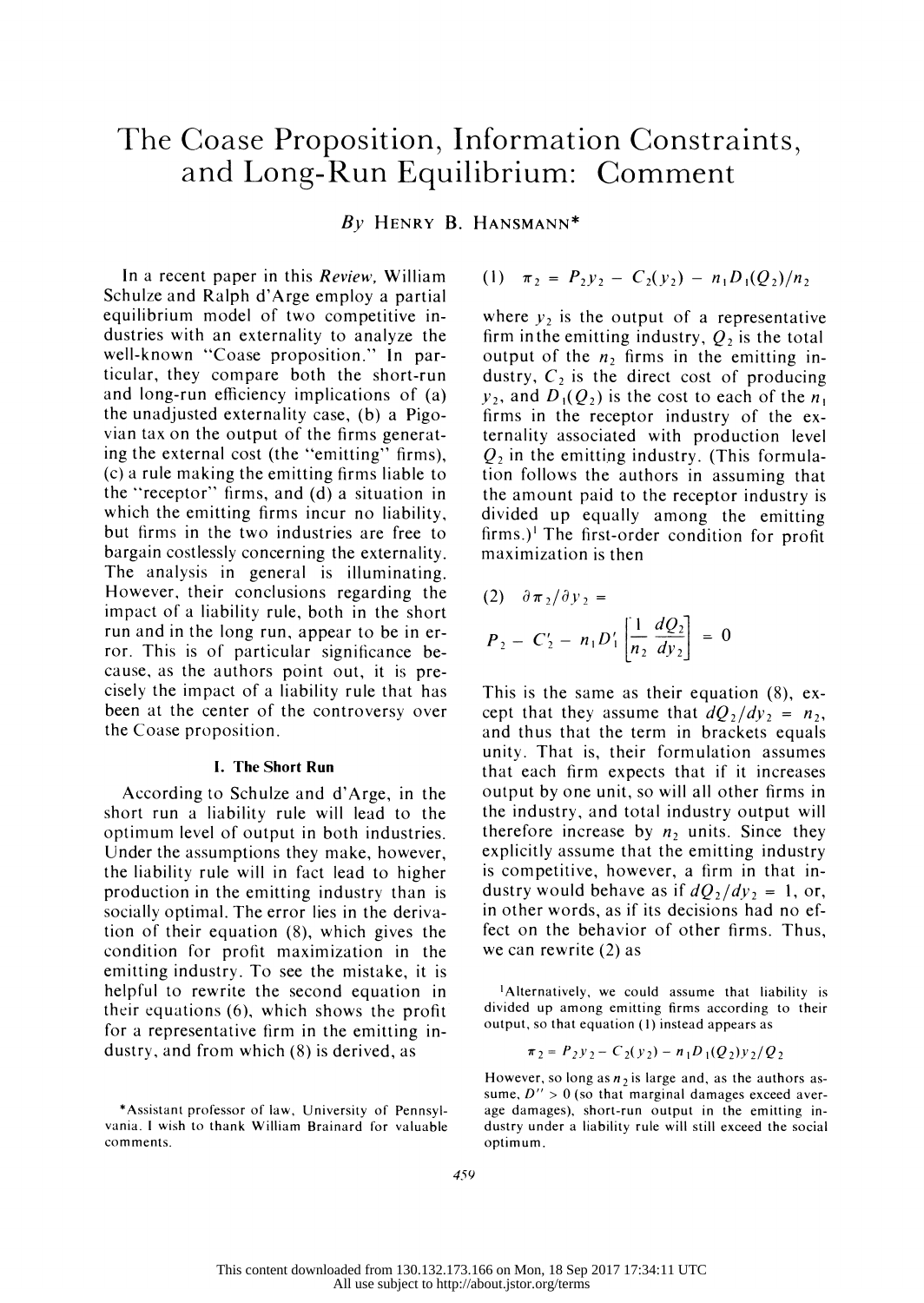$$
(2') \quad \partial \pi_2 / \partial y_2 = P_2 - C_2' - n_1 D_1'/n_2 = 0
$$

 This condition will be met for individual firms only when their output—and that for the industry as a whole-exceeds the level corresponding to a social optimum. Indeed, if  $n_2$  is large the short-run equilibrium for the emitting industry will be quite close to that in the unadjusted externality case, in which firms in the emitting industry ignore the impact of the externality altogether. In large part, then, the effect of Schulze and d'Arge's liability rule is not to force internali zation of the external costs engendered by an emitting firm, but rather simply to shift the burden of those costs away from the firms in the receptor industry and onto the other firms in the emitting industry.

## II. The Long Run

 In the long run, the authors assert the liability rule results in an overallocation of resources to both industries. Their conclu sion is correct so far as the receptor in dustry is concerned. In the emitting industry, however, the effect of a liability rule might well be underproduction rather than over production.

 Schulze and d'Arge's argument is based upon their Figure 2. They correctly note that in long-run equilibrium a representa tive firm in the emitting industry will operate along an average cost curve given by  $AC_2 = C_2/y_2 + n_1 D_1/n_2 y_2$ . They argue that this average cost curve will always lie below the curve corresponding to the opti mal Pigovian tax because, under their as sumptions, average damages (upon which liability payments are based) are always be low marginal damages (upon which the optimal tax is based). Therefore, they reason, under a liability rule price will be set too low in the emitting industry, and total out put will be too high. Yet, as noted above, they are incorrect in stating that the margi nal cost curve perceived by an individual firm is given by  $C'_2 + n_1D'_1$  rather than by  $C_2' + n_1D_1'/n_2$ . Consequently, with a lia bility rule firms should be expected to pro duce at an output level exceeding that which corresponds to the lowest point on the long-

 run average cost curve. Thus simply ob serving that the minimum on one average cost curve lies below the minimum on the other does not suffice to establish their con clusion.

 But more remarkably, while Schulze and d'Arge correctly note that a liability rule will induce entry of firms into the receptor industry beyond the social optimum, they ignore the fact that this increase in  $n_1$  will tend to raise both marginal and average cost in the emitting industry by increasing the amount of damages that must be paid. Similarly, they appear to ignore the effect of changes in the number of firms in the emit ting industry,  $n_2$ , upon the position of the marginal and average cost curves both di rectly and via the terms  $D_1$  and  $D'_1$ , both of which depend on  $n_2$ .

 When all of these factors are accounted for, it is clear that the long-run equilibrium price in the emitting industry could as well be above as below the social optimum, and thus that there could as well be too little as too much production in that industry. In fact, one would expect underpro duction to be the typical result. Only if marginal damages exceed average damages by a substantial amount, and demand in the receptor industry is quite price inelastic (so that the reduction in cost and price resulting from receipt of compensation would cause little expansion in that industry, and thus little increase in the liability of the emitting firms), would one expect to find overpro duction in the emitting industry under a liability rule.

 These points can be illustrated with a simple example. Assume that the cost func tions for the two industries are given by

$$
C_i = (y_i - 100)^3 + 100^3 \quad i = 1, 2
$$
  

$$
D_1 = (n_2 y_2)^2 / 75
$$

 and that the demand curves for the products of the two industries are given by

$$
P_i = 30,000 - n_i y_i/2 \quad i = 1,2
$$

 These functions give the conventional U shaped average cost curves for both in dustries, and satisfy as well all of the other conditions set out by Schulze and d'Arge.